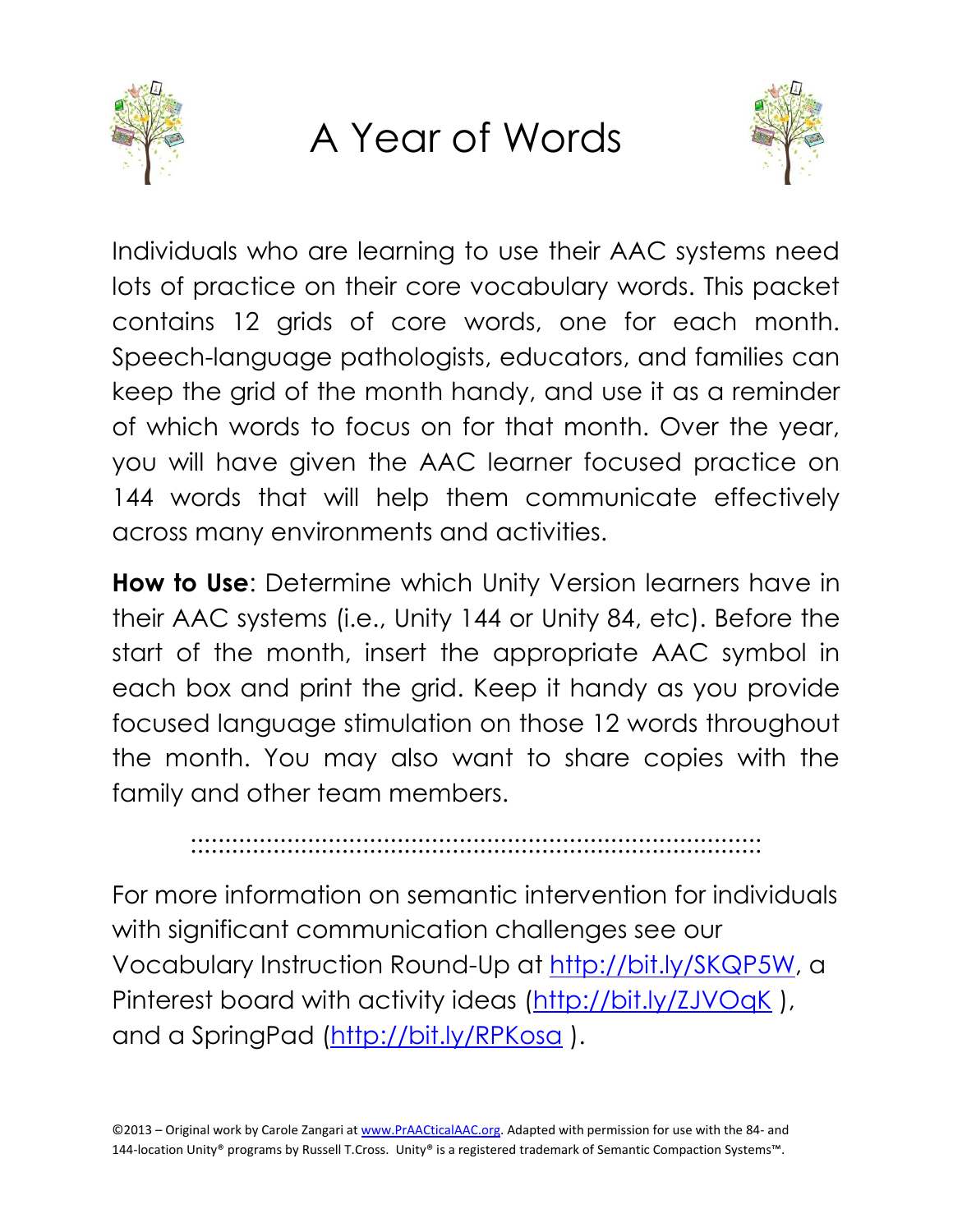

©2013 – Original work by Carole Zangari at www.PrAACticalAAC.org. Adapted with permission for use with the 84- and 144-location Unity® programs by Russell T.Cross. Unity® is a registered trademark of Semantic Compaction Systems™.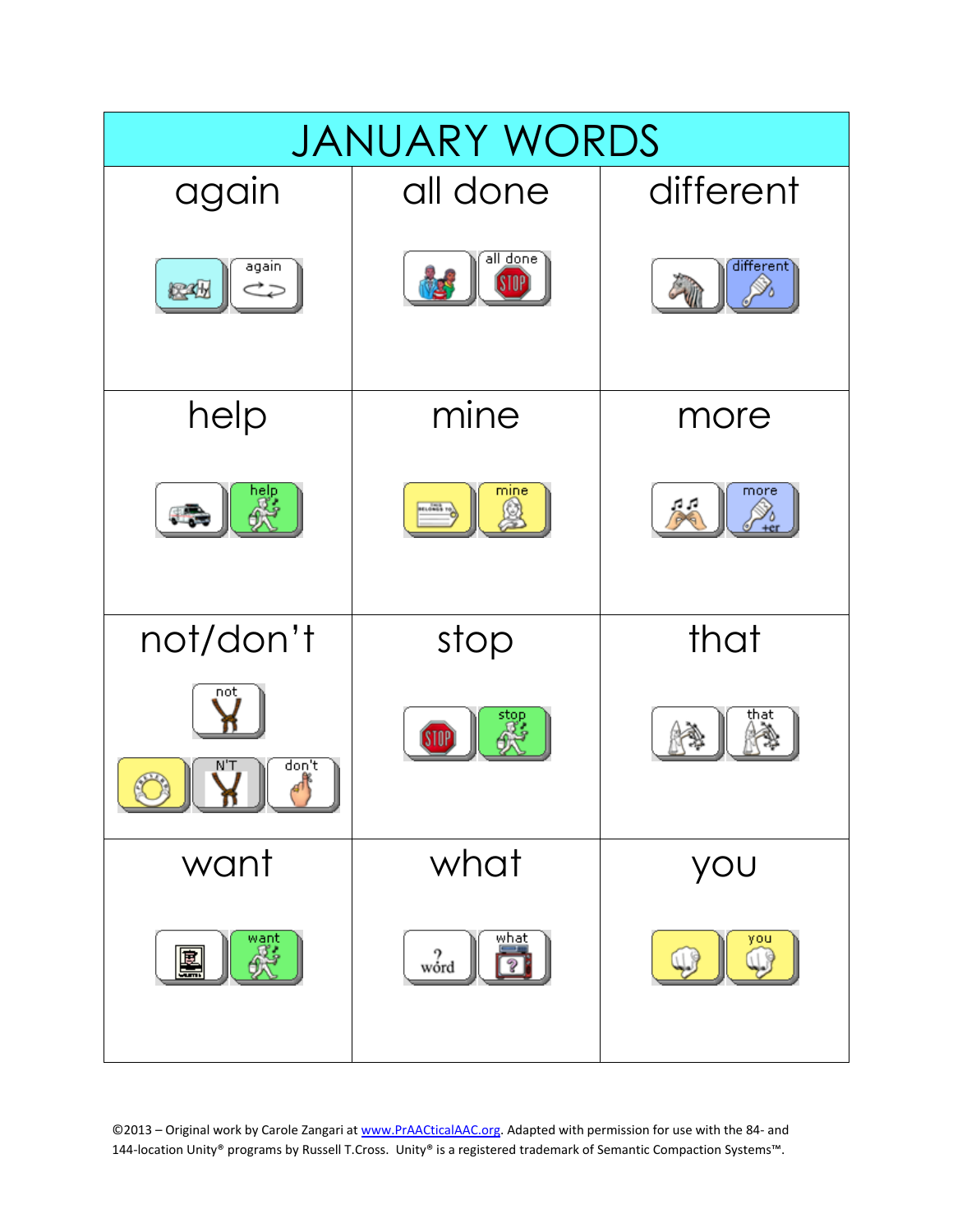

©2013 – Original work by Carole Zangari at www.PrAACticalAAC.org. Adapted with permission for use with the 84- and 144-location Unity® programs by Russell T.Cross. Unity® is a registered trademark of Semantic Compaction Systems™.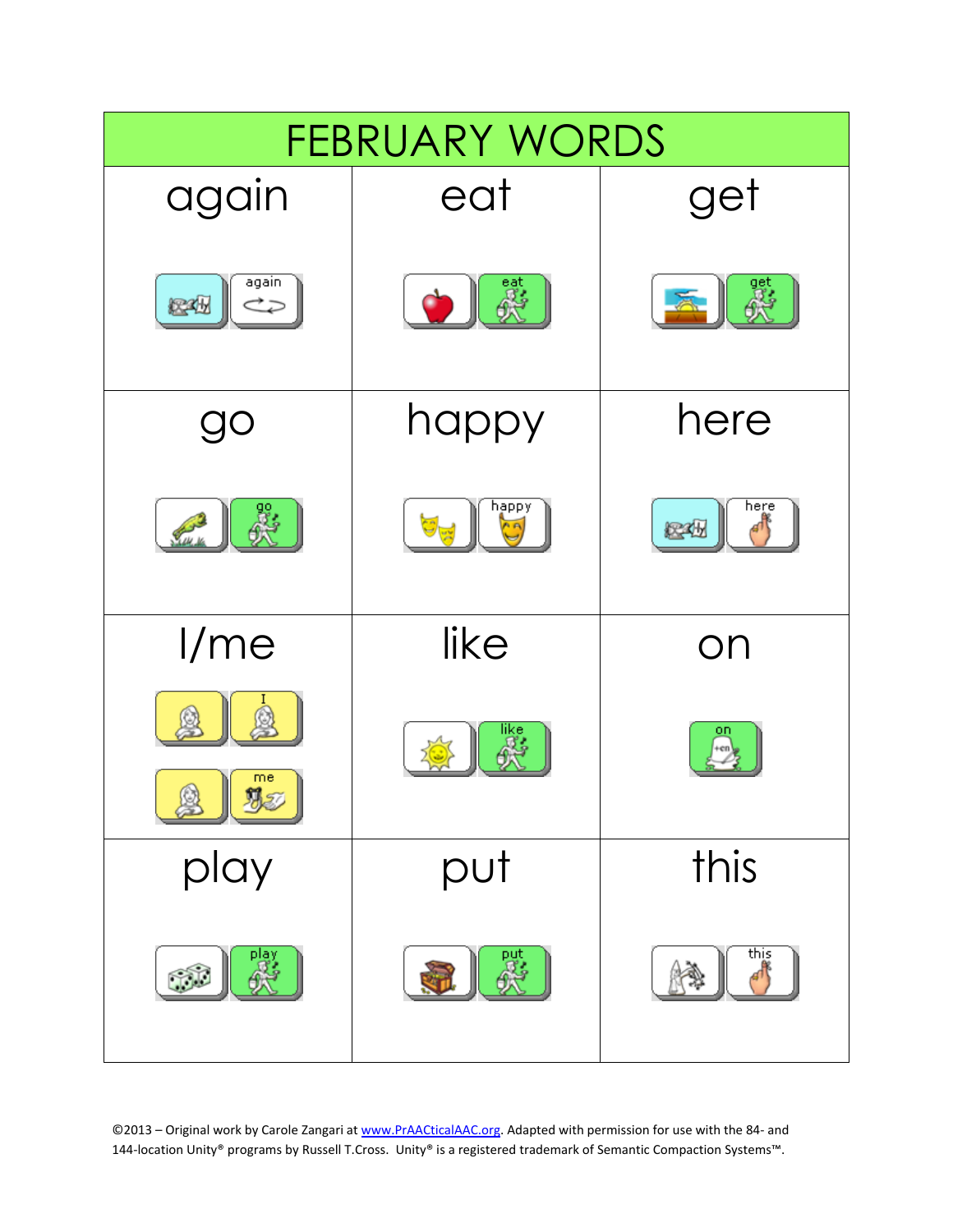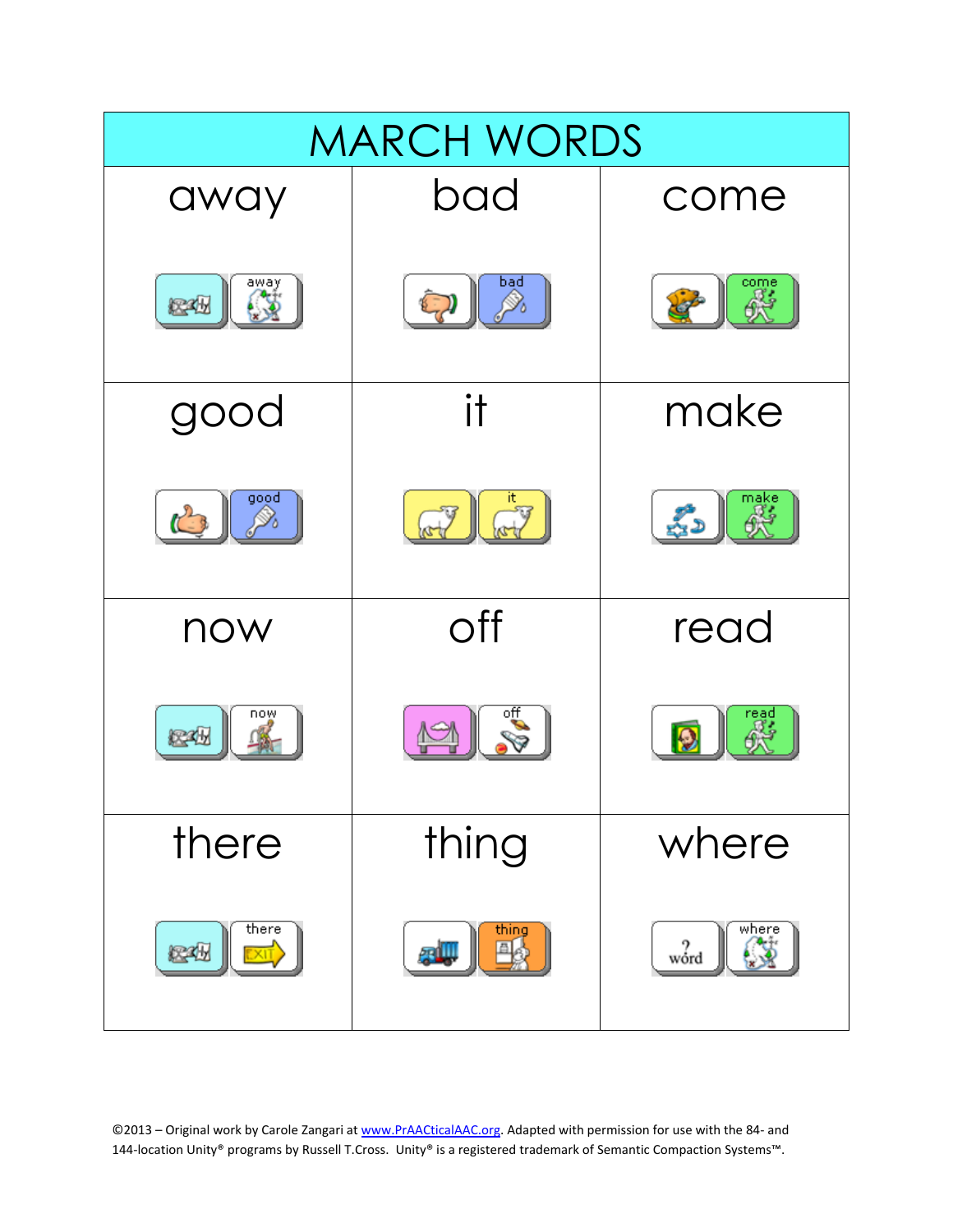| <b>APRIL WORDS</b>     |                          |                           |
|------------------------|--------------------------|---------------------------|
| big                    | busy                     | do                        |
| big<br>Do<br><b>PR</b> | buşy                     | 욣.                        |
| drink                  | feel                     | he                        |
| drink                  |                          | he                        |
| in                     | make                     | out                       |
|                        | make                     | out                       |
| some                   | tell                     | who                       |
| some                   | <b>TEL</b><br>tell<br>As | who<br>$\frac{2}{3}$<br>嚔 |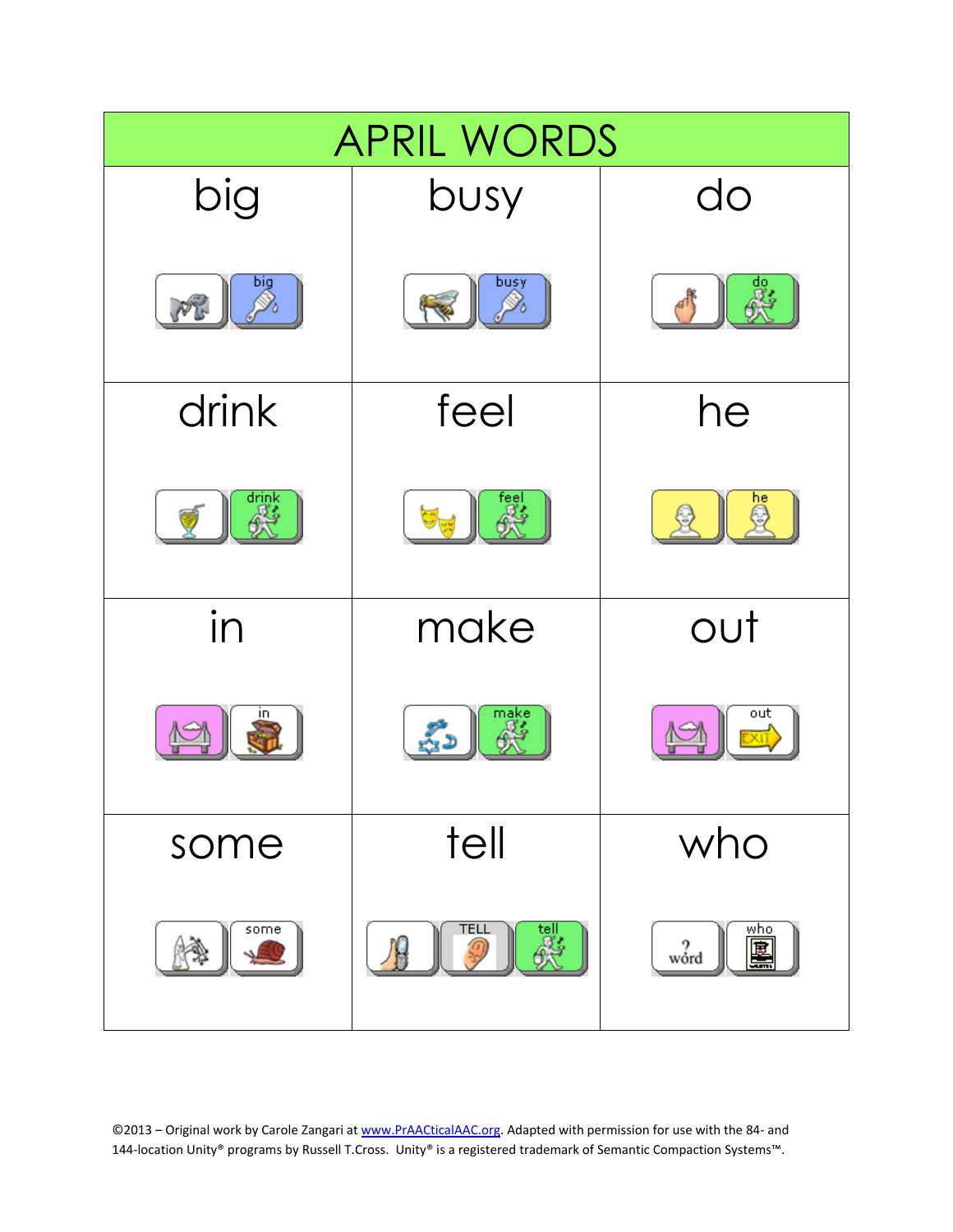

©2013 – Original work by Carole Zangari at www.PrAACticalAAC.org. Adapted with permission for use with the 84- and 144-location Unity® programs by Russell T.Cross. Unity® is a registered trademark of Semantic Compaction Systems™.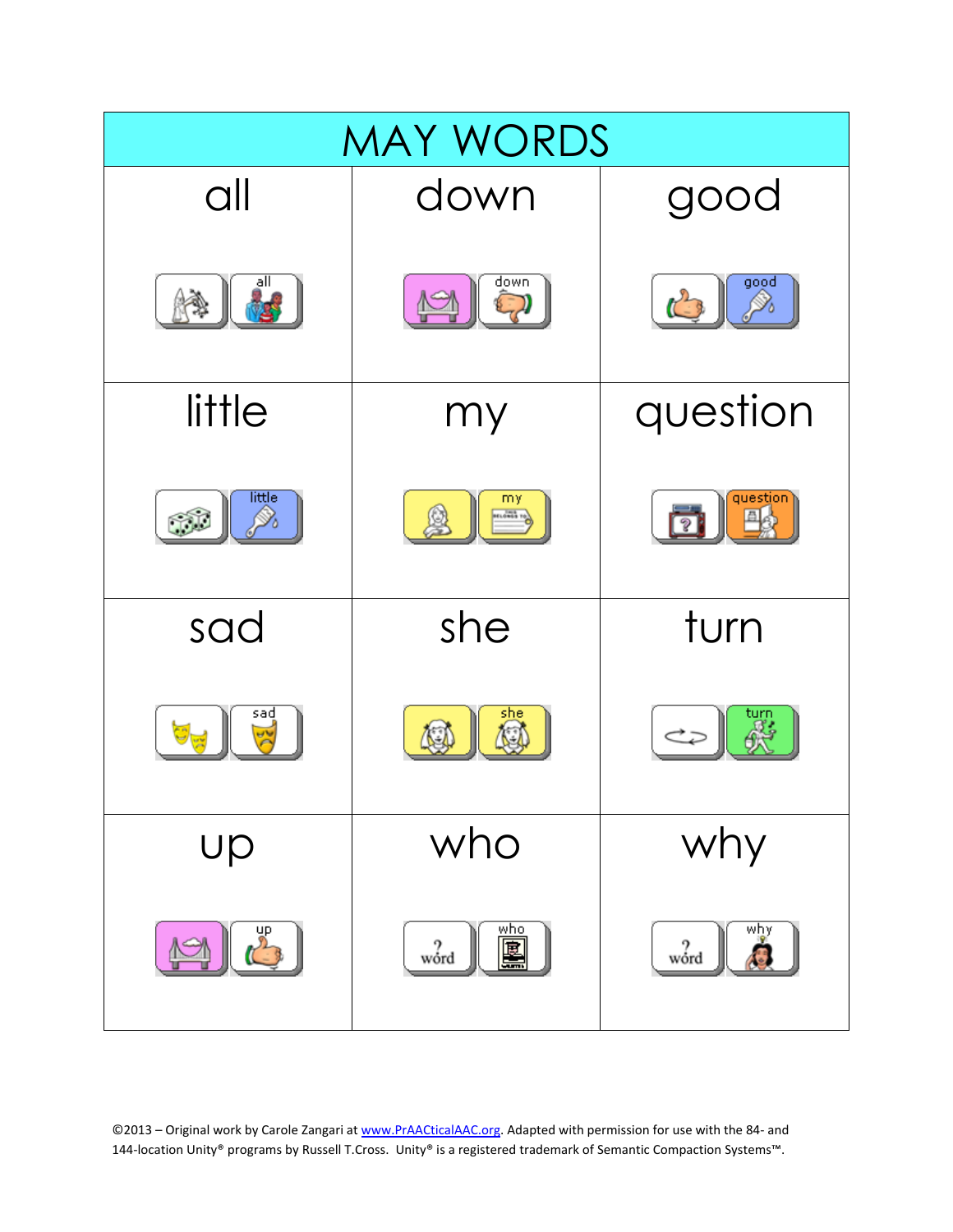

©2013 – Original work by Carole Zangari at www.PrAACticalAAC.org. Adapted with permission for use with the 84- and 144-location Unity® programs by Russell T.Cross. Unity® is a registered trademark of Semantic Compaction Systems™.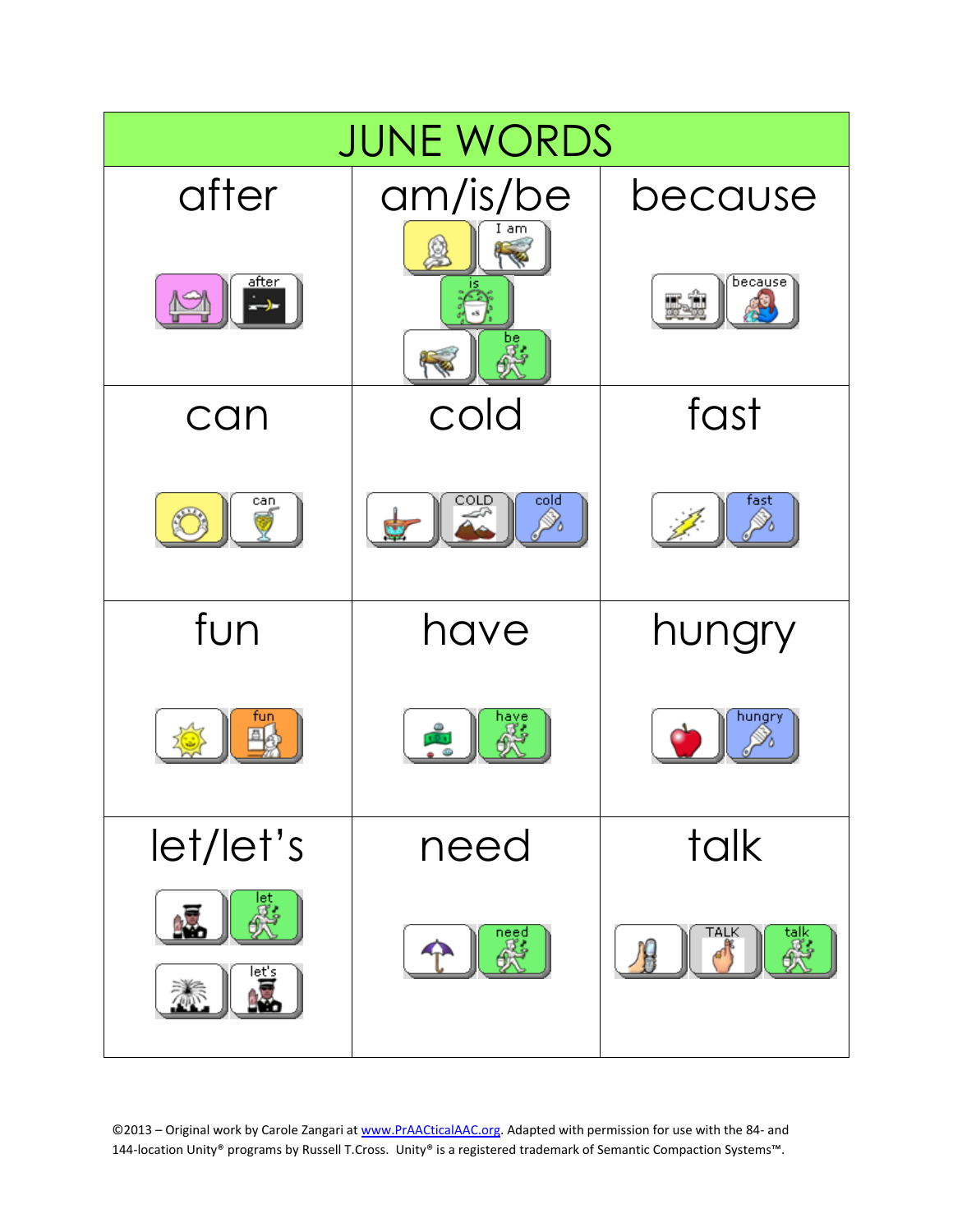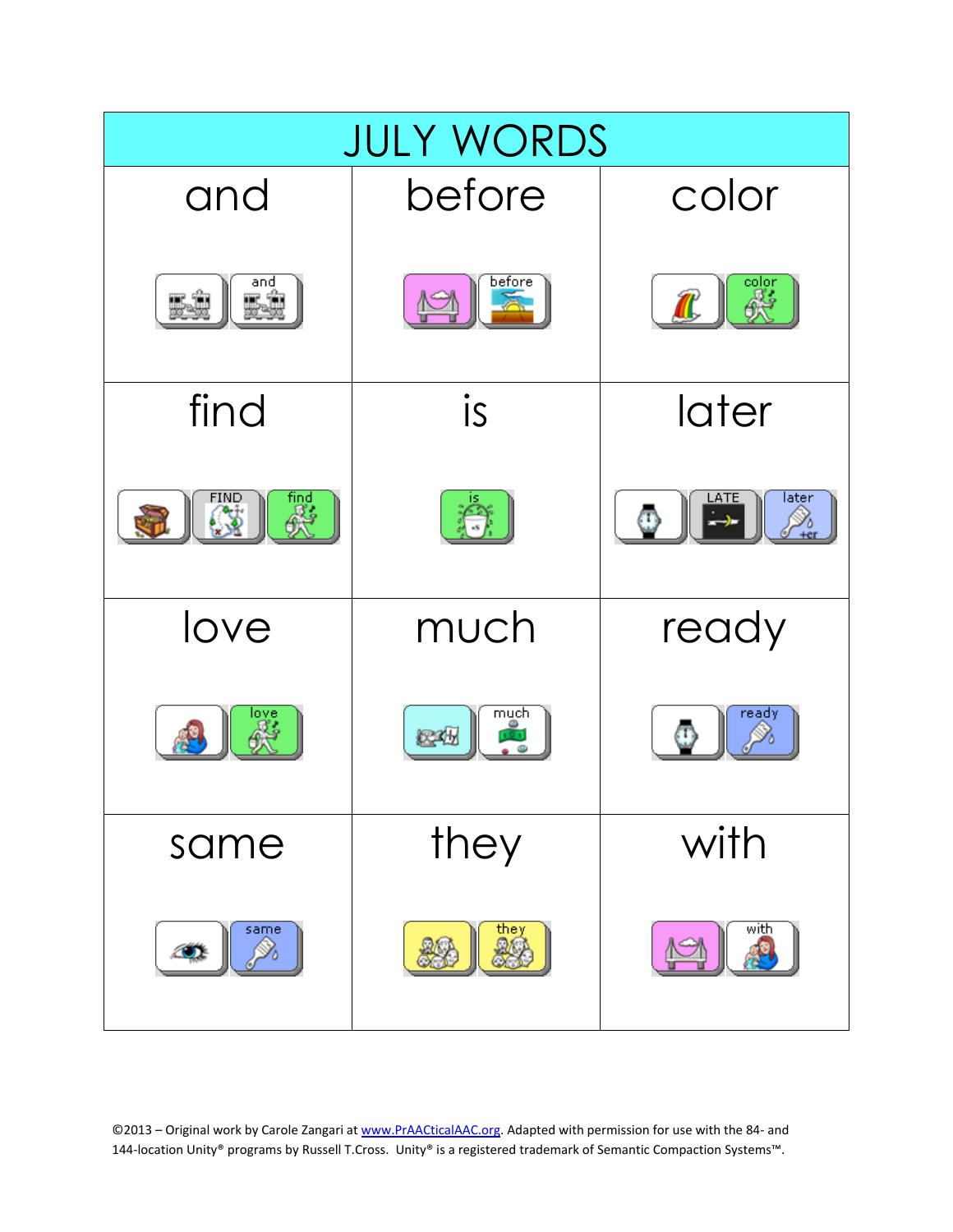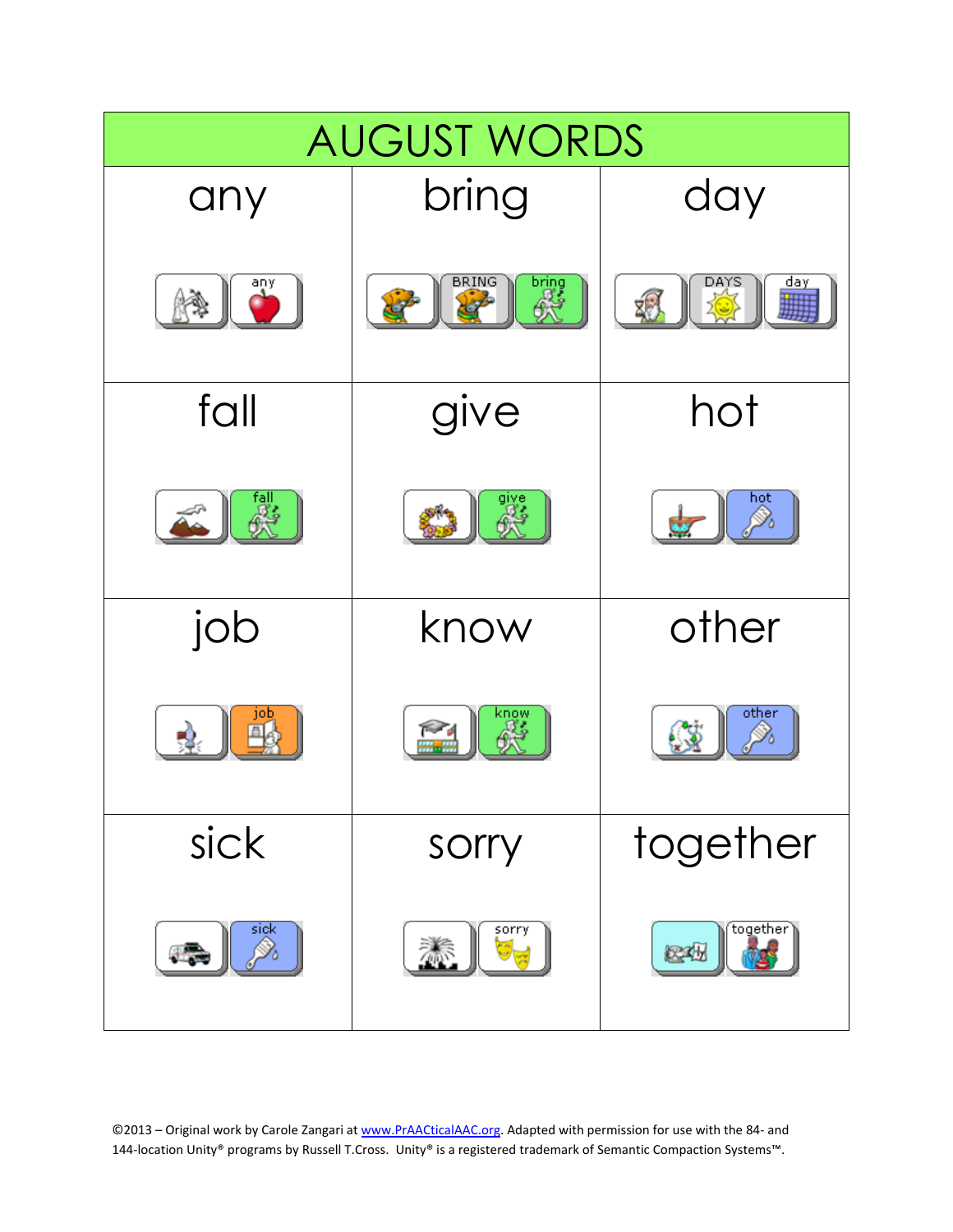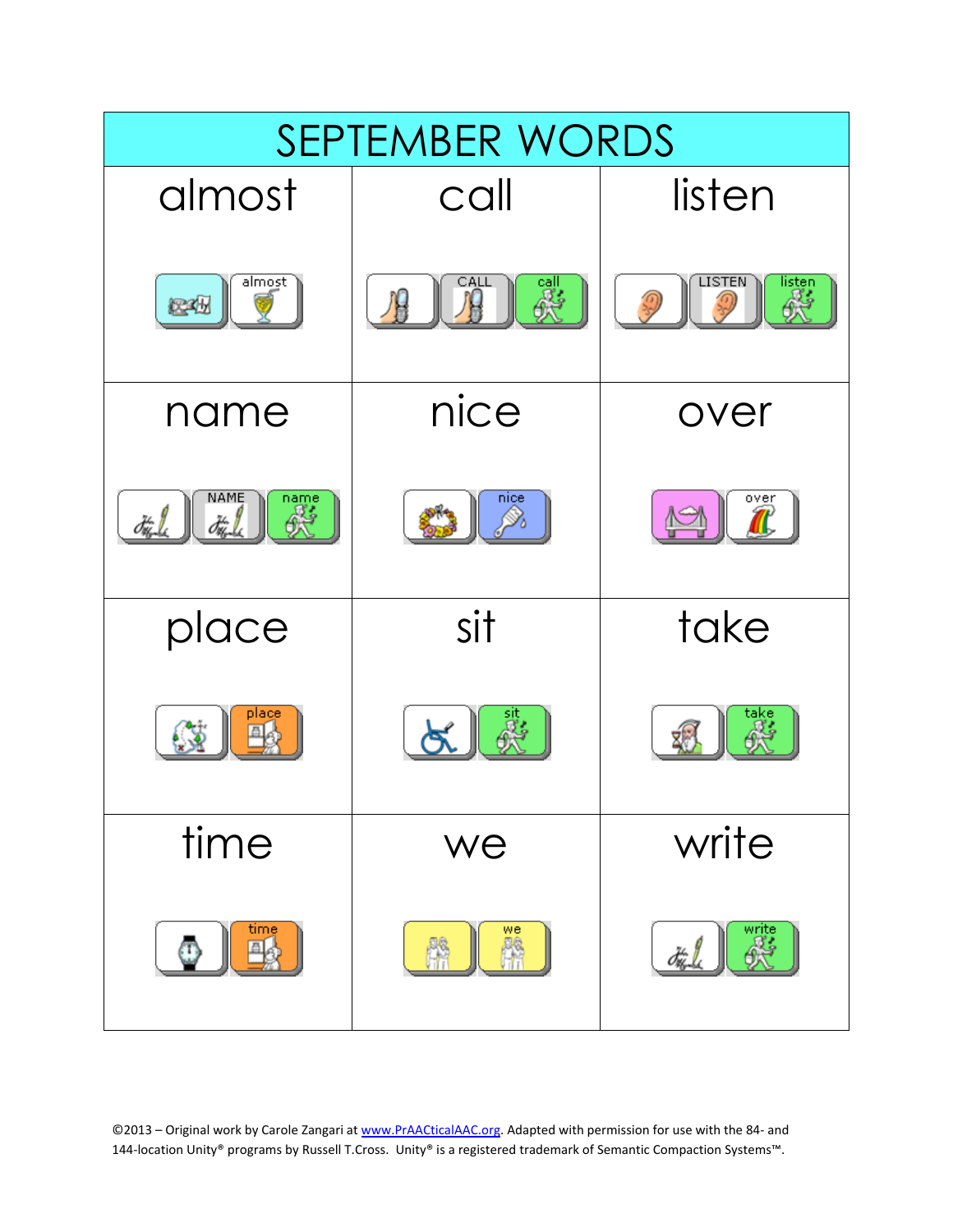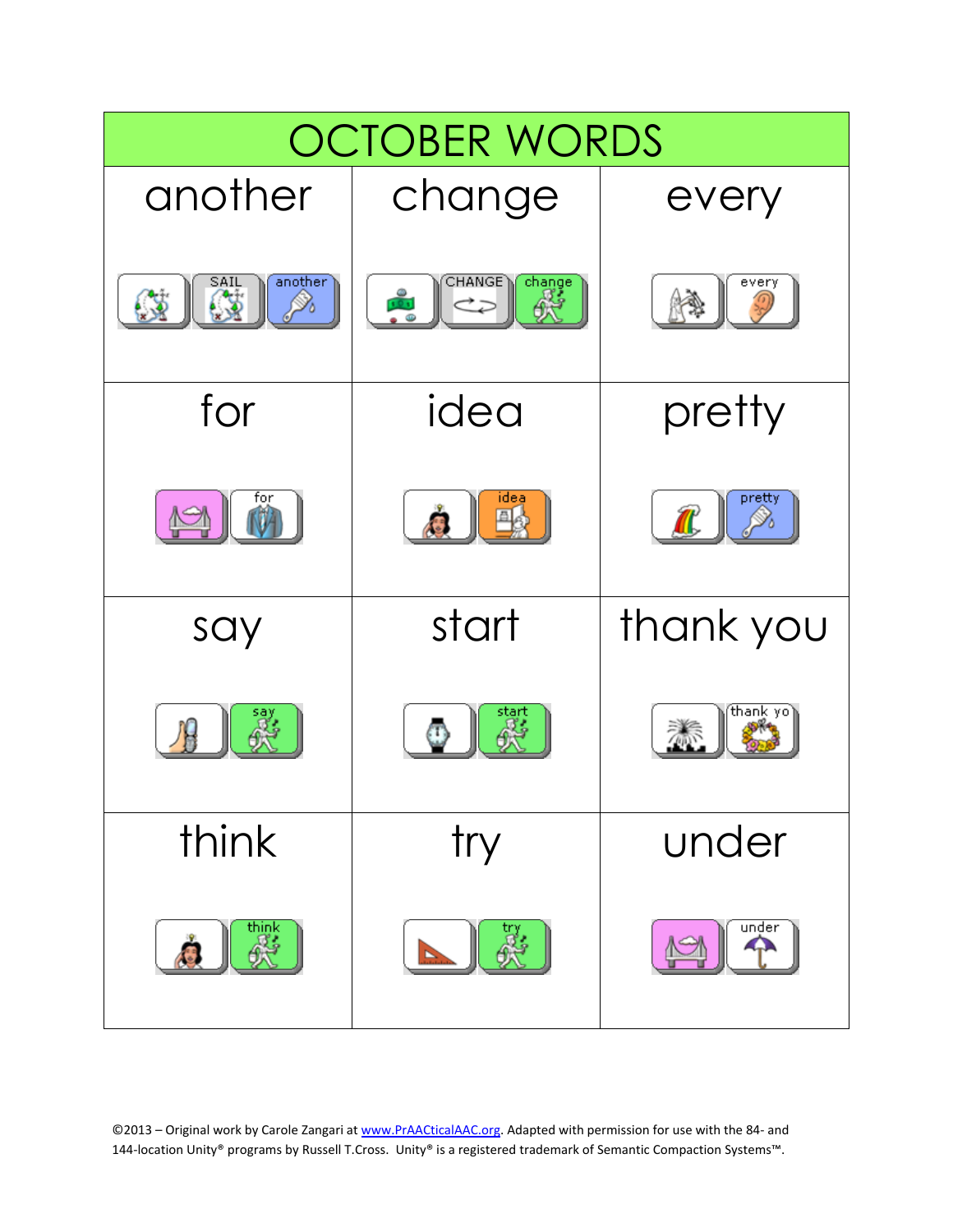